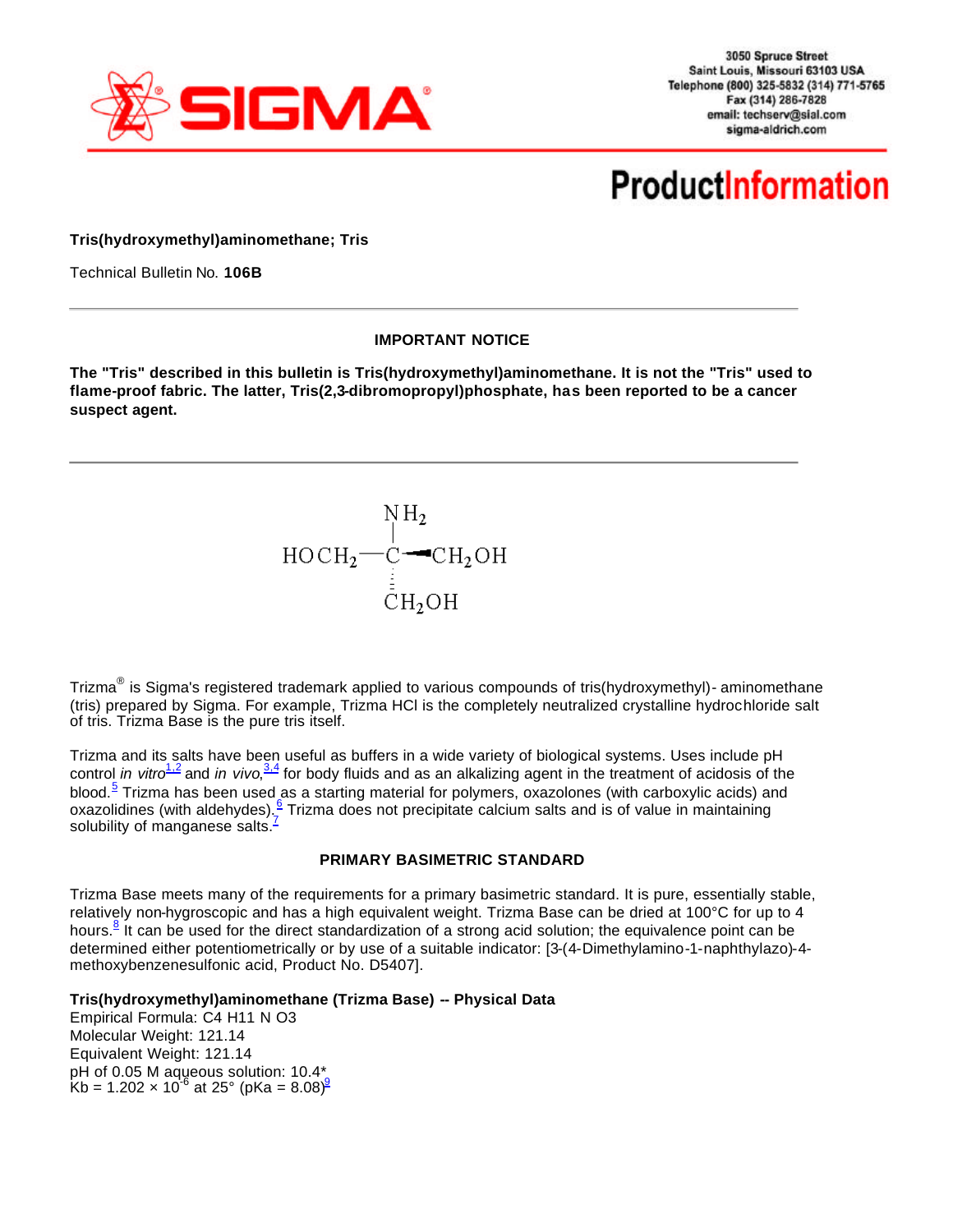**Trizma HCl -- Physical Data**

Empirical Formula: C4 H12 Cl N O3 Molecular Weight: 157.6 Equivalent Weight: 157.6 pH of 0.05 M aqueous solution: 4.7\*

\*Trizma HCl in solution will produce a pH of approximately 4.7, but will have little if any buffering capacity. Trizma Base in solution will produce a pH of approximately 10.4, but will have little if any buffering capacity. Blending Trizma Base and Trizma HCl will produce any desired pH between 7 and 9, with a reasonable buffering capacity.

#### **Available Grades**

Trizma Base and Trizma HCl are both available in Molecular Biology, Electrophoresis and SigmaUltra grades. Additionally, Trizma Base is available in Tissue Culture, Plant Tissue Culture and ACS grades, as well as a grade that meets all analytical and packaging requirements as per USP. Sigma also offers a variety of salts of Trizma Base.

## **EFFECTS OF TEMPERATURE ON pH**

In general, as the solution decreases in temperature from 25°C to 5°C, the pH increases an average of 0.03 pH units per °C. As the solution increases in temperature from 25°C to 37°C, the pH decreases an average of 0.025 pH units per °C.

## **EFFECTS OF CONCENTRATION ON pH**

Increasing the total tris concentration from 0.05 M to 0.5 M will increase the pH by about 0.05 pH units. Decreasing the concentration from 0.05 M to 0.005 M will decrease the pH by about 0.05 pH units.

If Trizma components are thoroughly desiccated, it is possible to weigh the correct ratio and achieve a predicted pH with an accuracy of  $\pm 0.05$ . Thus, under careful conditions, the use of a pH meter for confirming the pH is unnecessary. The **Mixing Table** below shows the proportions to use to obtain a desired pH.

#### **STABILITY**

Our experience indicates that Trizma buffer solutions can be autoclaved.

## **TRIZMA "PRESET pH" COMPOUNDS**

Sigma offers "Preset pH" Trizma dry mixtures from which pH-specific solutions may be prepared without adjustment. For example, Trizma 8.2 will yield a pH of 8.2 (±0.05) when dissolved in water to a concentration of 0.05 M at 25°C. Each package of Trizma Preset pH is labeled with its average molecular weight and the pHs which will result at 5°, 25°, and 37°C at a concentration of 0.05 M. See the **Mixing Table** below for the Product Nos. and pHs available.

### **HOW TO MAKE A BUFFER SOLUTION**

If a pH meter can be used, tris HCl buffers are usually prepared by "titrating" Trizma Base with hydrochloric acid. The Trizma Base is dissolved in water nearly to volume; a solution of hydrochloric acid is gradually added to achieve the desired pH, and the resulting tris HCl buffer is diluted to the appropriate final volume.

Alternatively, the following table also specifies the amounts of Trizma HCl and Trizma Base required to prepare 0.05 M buffer solutions at various pH and temperature conditions. To obtain the desired 0.05 M buffer, dissolve and dilute the indicated quantities of Trizma HCl and Trizma Base to one liter with water.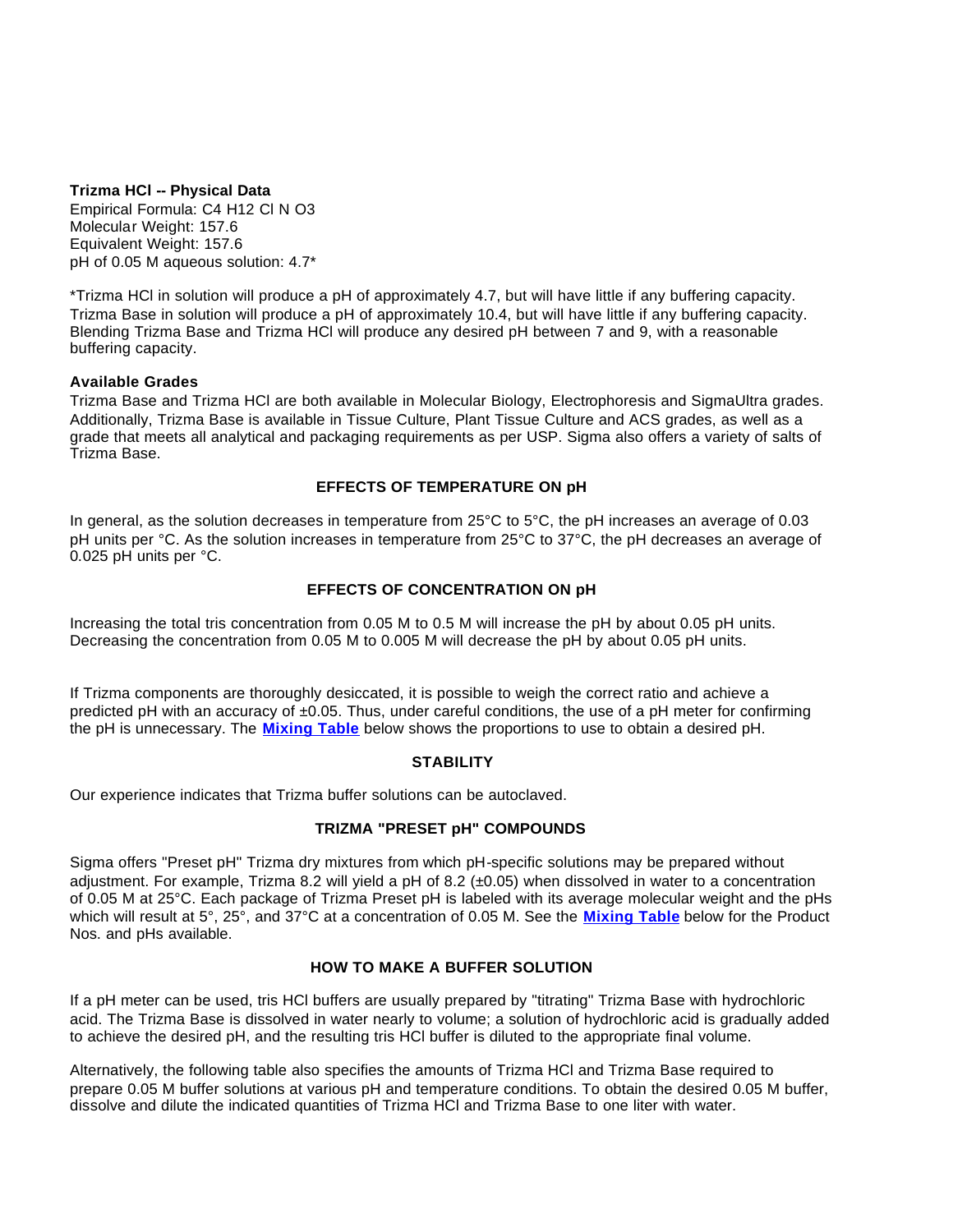## **TRIZMA MIXING TABLE**

| Product<br>Number | Trizma<br>Preset<br>Compound | pH at<br>5°C | $\mathsf{p}$ H at<br>25°C | $pH$ at<br>37°C | Grams/liter<br>for 0.05 M<br><b>Tris HCI</b> | Grams/liter<br>for 0.05 M<br><b>Tris Base</b> |
|-------------------|------------------------------|--------------|---------------------------|-----------------|----------------------------------------------|-----------------------------------------------|
| T3503             | 7.0                          | 7.55         | 7.00                      | 6.70            | 7.28                                         | 0.47                                          |
| T3628             | 7.1                          | 7.66         | 7.10                      | 6.80            | 7.13                                         | 0.57                                          |
| T3753             | 7.2                          | 7.76         | 7.20                      | 6.91            | 7.02                                         | 0.67                                          |
| T3878             | 7.3                          | 7.89         | 7.30                      | 7.02            | 6.85                                         | 0.80                                          |
| T4003             | 7.4                          | 7.97         | 7.40                      | 7.12            | 6.61                                         | 0.97                                          |
| T4128             | 7.5                          | 8.07         | 7.50                      | 7.22            | 6.35                                         | 1.18                                          |
| T4253             | 7.6                          | 8.18         | 7.60                      | 7.30            | 6.06                                         | 1.39                                          |
| T4378             | 7.7                          | 8.26         | 7.70                      | 7.40            | 5.72                                         | 1.66                                          |
| T4503             | 7.8                          | 8.37         | 7.80                      | 7.52            | 5.32                                         | 1.97                                          |
| T4628             | 7.9                          | 8.48         | 7.90                      | 7.62            | 4.88                                         | 2.30                                          |
| T4753             | 8.0                          | 8.58         | 8.00                      | 7.71            | 4.44                                         | 2.65                                          |
| T4878             | 8.1                          | 8.68         | 8.10                      | 7.80            | 4.02                                         | 2.97                                          |
| T5003             | 8.2                          | 8.78         | 8.20                      | 7.91            | 3.54                                         | 3.34                                          |
| T5128             | 8.3                          | 8.88         | 8.30                      | 8.01            | 3.07                                         | 3.70                                          |
| T5253             | 8.4                          | 8.98         | 8.40                      | 8.10            | 2.64                                         | 4.03                                          |
| T5378             | 8.5                          | 9.09         | 8.50                      | 8.22            | 2.21                                         | 4.36                                          |
| T5503             | 8.6                          | 9.18         | ∥8.60                     | l8.31           | 1.83                                         | ∥4.65                                         |
| T5628             | 8.7                          | 9.28         | 8.70                      | 8.42            | 1.50                                         | 4.90                                          |
| T5753             | 8.8                          | 9.36         | 8.80                      | 8.51            | 1.23                                         | 5.13                                          |
| T5878             | 8.9                          | 9.47         | 8.90                      | 8.62            | 0.96                                         | 5.32                                          |
| T6003             | 9.0                          | 9.56         | 9.00                      | 8.70            | 0.76                                         | 5.47                                          |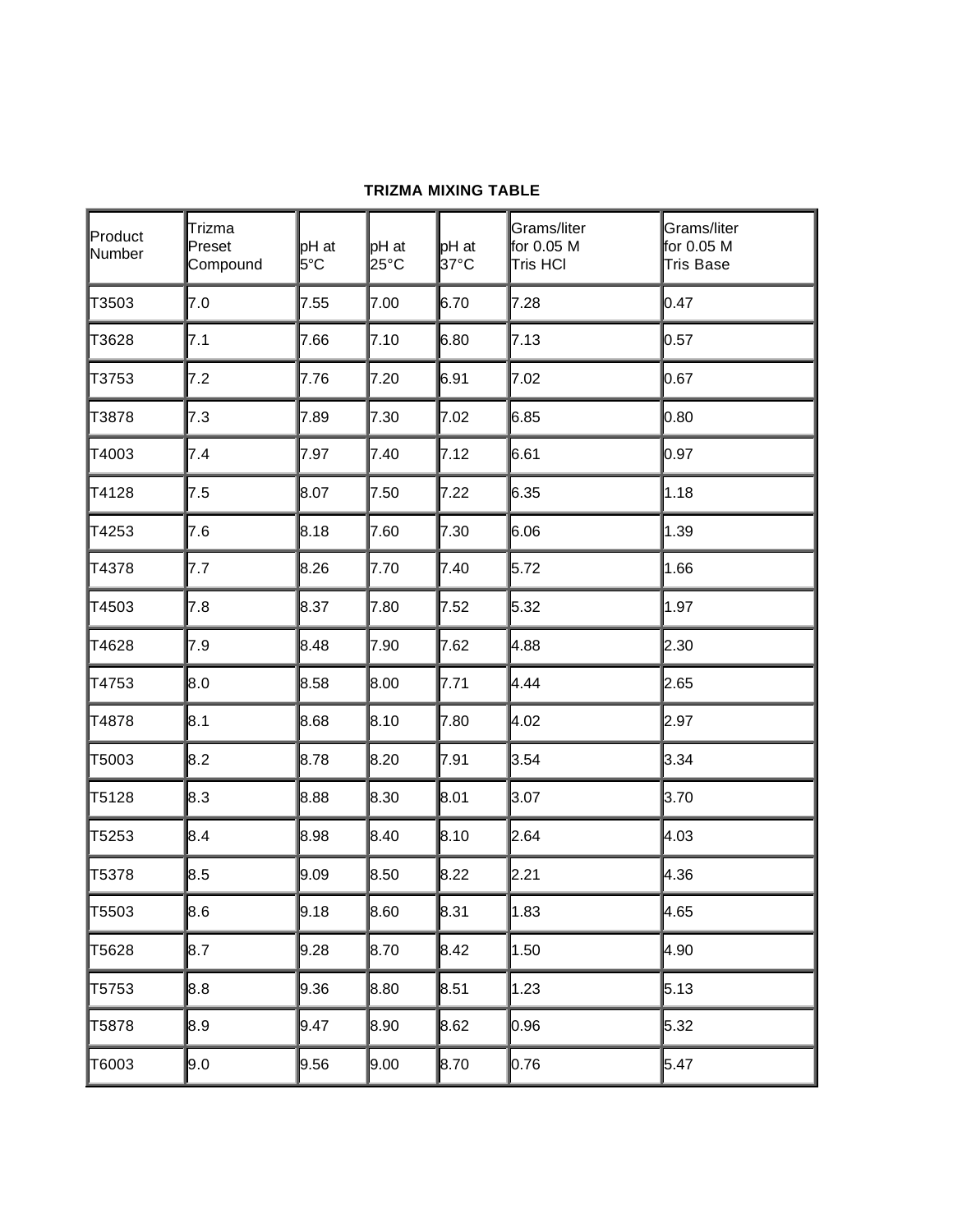| Product<br>Number | Trizma<br><b>I</b> Preset<br>Compound | llpH at<br>l5°C | ∥pH at<br>$25^{\circ}$ C | pH at<br>$\parallel$ 37°C | <b></b> Grams/liter<br>for $0.05$ M<br>Tris HCI | Grams/liter<br>for $0.05$ M<br>∏ris Base |
|-------------------|---------------------------------------|-----------------|--------------------------|---------------------------|-------------------------------------------------|------------------------------------------|
| <b>T6128</b>      | l9.1                                  | 19.67           | $\vert 9.10 \vert$       | 18.79                     | I 0.69                                          | 5.53                                     |
|                   |                                       |                 |                          |                           |                                                 |                                          |

Also, by using an appropriate weak acid with Trizma Base to make pH adjustments, buffers over an extended range may be prepared. Please consult our catalog for extensive listings.

### **TRIZMA FISH GRADES**

Trizma type 7.2 FT (Product No. T8508), Trizma type 7.4 FT (Product No. T1753) and Trizma type 8.3 FT (Product No. T1878), are prepared by Sigma for experimental use in water conditioning for aquariums and transport of fish. Many varieties of tropical fish have been found to respond well to transportation in Trizma buffered water, in closed and open systems, for periods ranging from 12 hours to several weeks. Trizma 7.2 and 7.4 are offered for use with fresh-water fish and will produce a pH of approximately 7.2 and 7.4, respectively, with many natural fish waters. Trizma 8.3 is prepared for use with marine species and will produce a pH of approximately 8.3.

Experiments with Trizma buffered waters in marine fish transport indicate that a concentration of from 10 to 30 grams (1/3 to 1 ounce) per gallon of water is effective in preventing significant changes in pH and markedly depresses CO2 buildup over considerable periods.<sup>7</sup> Mortality of the fish was greatly reduced. Also, putrefication of dead fish was retarded. Since CO2 control alone does not seem to explain the significant results, Trizma apparently has other desirable properties. We have been told that concentrations closer to 30 grams (1 ounce) per gallon of water are preferable for many species.<sup>10</sup>

Some breeders and shippers of fish prefer to operate at pH levels other than those provided by Trizma 7.2, 7.4 or 8.3. The weights of Trizma HCl and Trizma Base necessary to produce any desired pH between 7.0 and 9.1 are given in the **Trizma Mixing Table** above.

Note: Although reports indicate that Trizma is safe in the concentrations indicated, anyone planning to use it should conduct tests to validate the safety of this application.

#### **ELECTRODES**

Reports indicate that certain pH electrodes do not give accurate pH readings when used with tris buffers.<sup>11,12</sup> This is believed to be caused by a reaction between tris and the linen fiber junction of the reference electrode, resulting in high liquid-junction potentials and long equilibration times.

The Leeds and Northrup Company cautions about using silver/silver chloride reference electrodes in tris solutions containing proteins. The interaction between the influxing silver ions and the proteins can cause spurious pH readings. Consult your electrode manufacturer if there is any uncertainty concerning the compatibility of your electrodes with tris buffer.

Sigma offers a Glass-Calomel Combination Electrode for use with tris solutions through a pH range of 0-12 and a temperature range of -5°C to 80°C. This electrode eliminates most errors frequently associated with pH measurements of tris solutions. It is supplied with a standard 30-inch lead, a choice of three diameters (4mm, 6mm, 8mm), and a choice of four connectors (ferrule-pin, BNC coaxial, Radiometer after 1975 and/or combination Belling-Lee coaxial). Other cable lengths, connectors and adapters may be available on a special